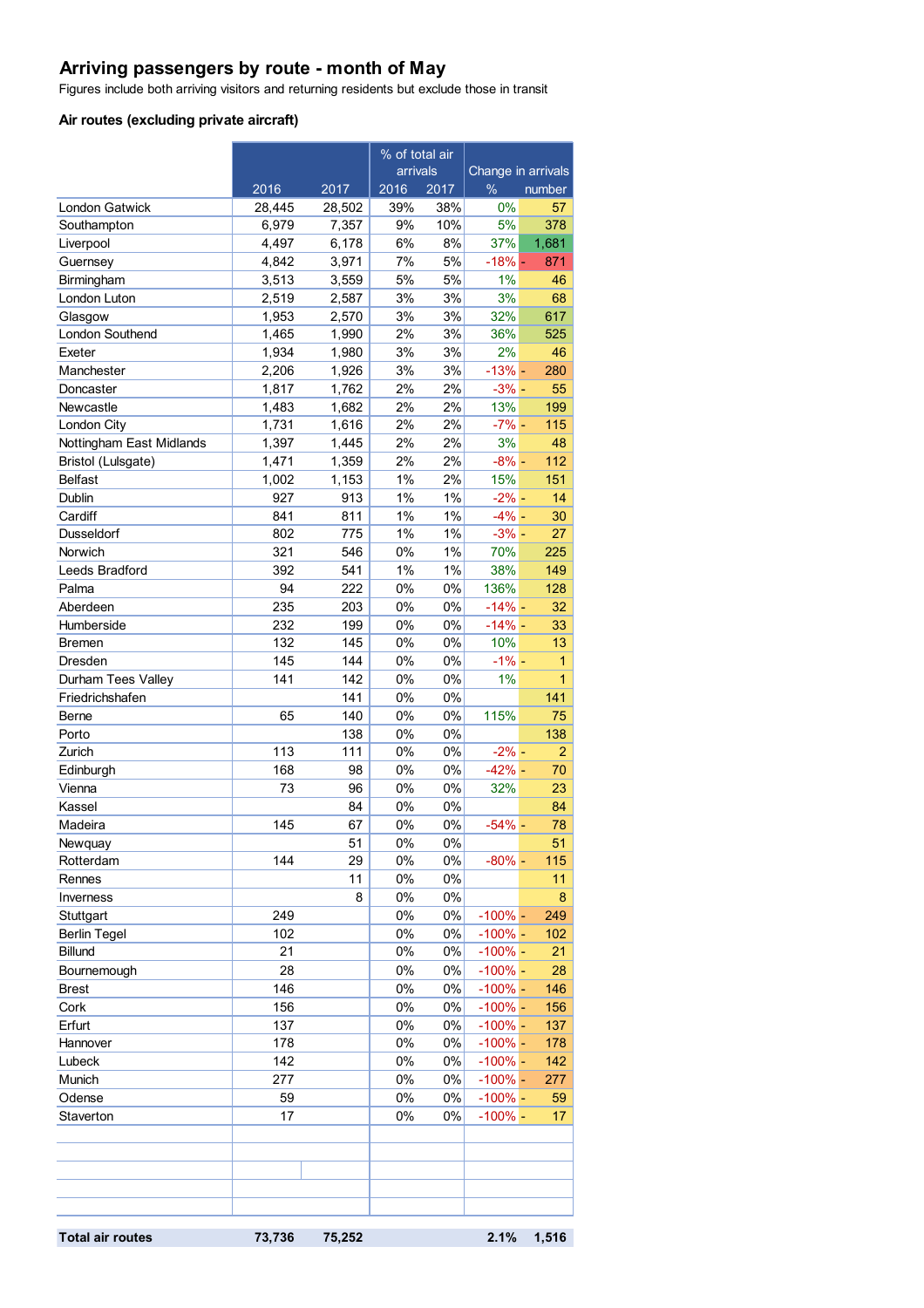## **Arriving passengers by route - Year-to-date 2017**

Figures include both arriving visitors and returning residents but exclude those in transit

#### **Air routes (excluding private aircraft)**

|                          |                   |                   | % of total air |                | Change in       |                 |
|--------------------------|-------------------|-------------------|----------------|----------------|-----------------|-----------------|
|                          |                   |                   | arrivals       |                | arrivals        |                 |
|                          | 2016              | 2017              | 2016           | 2017           | %               | number          |
| London Gatwick           | 125,406<br>32,616 | 128,194<br>31,015 | 44%<br>11%     | 44%<br>11%     | 2%              | 2,788           |
| Southampton<br>Liverpool | 19,356            | 25,199            | 7%             | 9%             | $-5\%$ -<br>30% | 1,601<br>5,843  |
| Guernsey                 | 22,784            | 18,251            | 8%             | 6%             |                 | $-20\% - 4,533$ |
| Birmingham               | 13,735            | 12,581            | 5%             | 4%             | $-8\% -$        | 1,154           |
| Exeter                   | 8,399             | 8,720             | 3%             | 3%             | 4%              | 321             |
| London Luton             | 4,973             | 8,354             | 2%             | 3%             | 68%             | 3,381           |
| Glasgow                  | 6,382             | 7,711             | 2%             | 3%             | 21%             | 1,329           |
| London City              | 8,640             | 6,794             | 3%             | 2%             | $-21% -$        | 1,846           |
| Manchester               | 9,960             | 6,618             | 3%             | 2%             | $-34\%$ -       | 3,342           |
| Nottingham East Midlands | 3,574             | 6,567             | 1%             | 2%             | 84%             | 2,993           |
| Doncaster                | 3,954             | 4,728             | 1%             | 2%             | 20%             | 774             |
| Bristol (Lulsgate)       | 5,613             | 4,673             | 2%             | 2%             | $-17% -$        | 940             |
| Newcastle                | 2,774             | 3,363             | 1%             | 1%             | 21%             | 589             |
| Cardiff                  | 2,786             | 2,718             | 1%             | $1\%$          | $-2\%$ -        | 68              |
| Madeira                  | 2,822             | 2,657             | 1%             | $1\%$          | $-6% -$         | 165             |
| <b>London Southend</b>   | 2,116             | 2,656             | 1%             | 1%             | 26%             | 540             |
| <b>Belfast</b>           | 1,843             | 2,428             | 1%             | 1%             | 32%             | 585             |
| Dublin                   | 2,138             | 1,609             | 1%             | 1%             | $-25%$ -        | 529             |
| Tenerife                 | 1,099             | 1,377             | 0%             | 0%             | 25%             | 278             |
| Dusseldorf               | 874               | 1,223             | 0%             | 0%             | 40%             | 349             |
| Geneva                   | 2,069             | 945               | 1%             | 0%             | $-54%$ -        | 1,124           |
| Leeds Bradford           | 392               | 611               | 0%             | 0%             | 56%             | 219             |
| Norwich                  | 321               | 546               | 0%             | 0%             | 70%             | 225             |
| Humberside               | 232               | 250               | 0%             | 0%             | 8%              | 18              |
| Aberdeen                 | 235               | 241               | 0%             | $0\%$          | 3%              | 6               |
| Berne                    | 128               | 222               | 0%             | 0%             | 73%             | 94              |
| Palma                    | 94                | 222               | 0%             | 0%             | 136%            | 128             |
| Friedrichshafen          | 75                | 210               | 0%             | $0\%$          | 180%            | 135             |
| Bournemouth              | 101               | 148               | 0%             | 0%             | 47%             | 47              |
| <b>Frankfurt Main</b>    |                   | 147               | 0%             | $0\%$          |                 | 147             |
| <b>Bremen</b>            | 132               | 145               | 0%             | $0\%$          | 10%             | 13              |
| Dresden                  | 145               | 144               | 0%             | $0\%$          | $-1\% -$        | 1               |
| Durham Tees Valley       | 141               | 142<br>138        | 0%<br>0%       | 0%<br>0%       | 1%              | 1<br>138        |
| Porto                    | 182               |                   | 0%             |                |                 | 46              |
| Cork<br>Newquay          |                   | 136<br>119        | 0%             | $0\%$<br>$0\%$ | $-25%$ -        | 119             |
| Zurich                   | 113               | 111               | 0%             | $0\%$          | $-2% -$         | 2               |
| Edinburgh                | 168               | 98                | 0%             | 0%             | $-42% -$        | 70              |
| Vienna                   | 73                | 96                | 0%             | 0%             | 32%             | 23              |
| Kassel                   |                   | 84                | 0%             | 0%             |                 | 84              |
| Rotterdam                | 234               | 76                | 0%             | $0\%$          | $-68%$ -        | 158             |
| Alderney                 |                   | 49                | $0\%$          | 0%             |                 | 49              |
| Rennes                   | 125               | 11                | 0%             | $0\%$          | $-91%$ -        | 114             |
| Inverness                |                   | 8                 | 0%             | $0\%$          |                 | 8               |
| Madrid                   |                   | 4                 | 0%             | $0\%$          |                 | 4               |
| <b>Billud</b>            | 21                |                   | $0\%$          | $0\%$          | $-100%$ -       | 21              |
| Munich                   | 277               |                   | $0\%$          | $0\%$          | $-100\%$ -      | 277             |
| Stuttgart                | 298               |                   | $0\%$          | $0\%$          | $-100%$ -       | 298             |
| <b>Berlin Tegel</b>      | 102               |                   | $0\%$          | 0%             | $-100%$ –       | 102             |
| <b>Brest</b>             | 146               |                   | 0%             | $0\%$          | $-100%$ –       | 146             |
| Erfurt                   | 137               |                   | $0\%$          | $0\%$          | $-100%$ –       | 137             |
| Hannover                 | 236               |                   | $0\%$          | $0\%$          | $-100%$ -       | 236             |
| Lubeck                   | 142               |                   | $0\%$          | $0\%$          | $-100%$ -       | 142             |
| Odense                   | 59                |                   | 0%             | $0\%$          | $-100\%$ -      | 59              |
| Staverton                | 17                |                   | $0\%$          | $0\%$          | $-100\%$ -      | 17              |
|                          |                   |                   |                |                |                 |                 |

**Total air routes 288,239 292,339 1.4% 4,100**